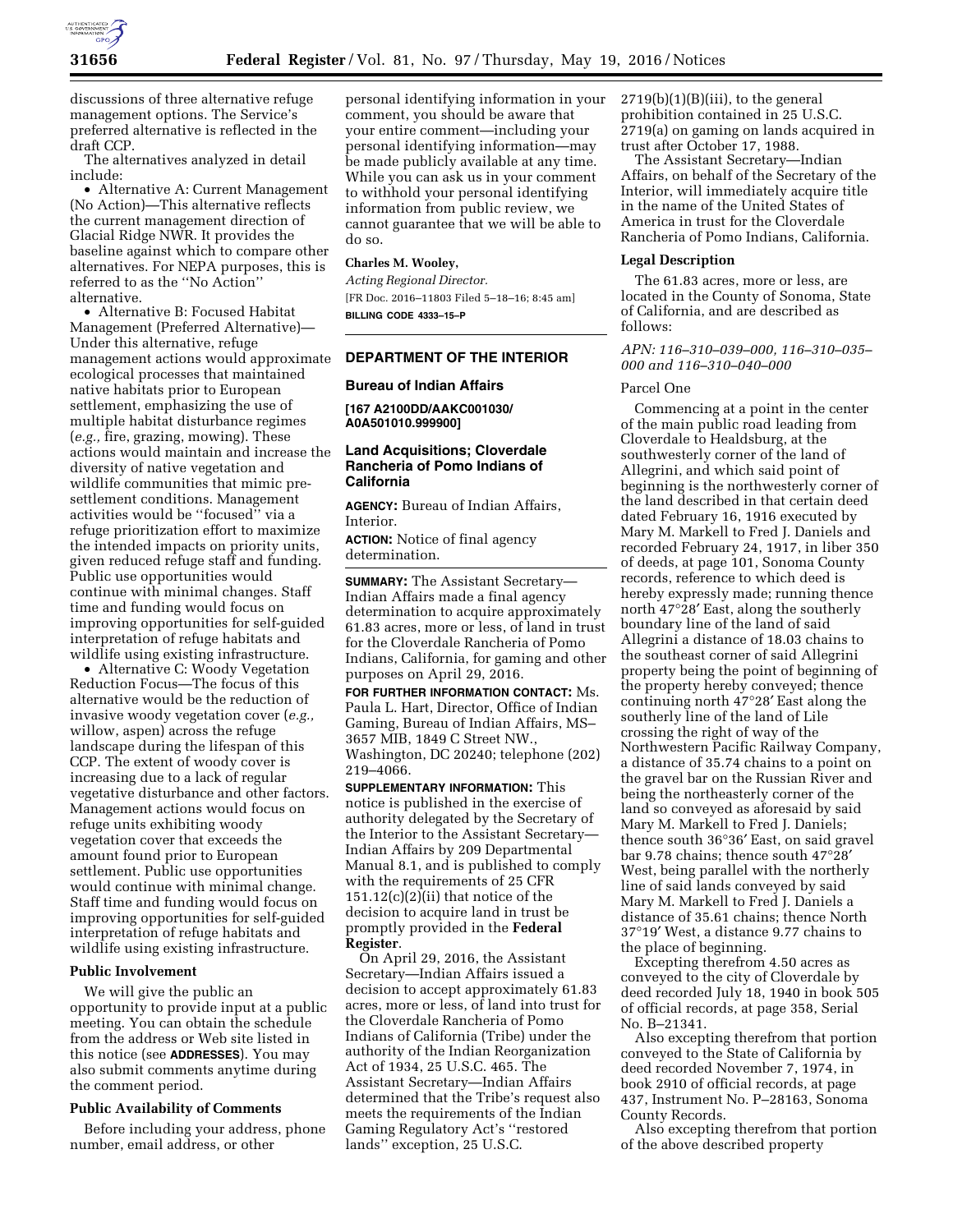conveyed in deed recorded June 18, 1973, in book 2773 of official records, at page 384, Instrument No. N–42644, Sonoma County Records.

Also saving and excepting from the above described parcel of land any portion lying northeasterly of the southwesterly line of the Northwestern Pacific Railroad.

# Parcel Two

Beginning at an iron pipe 2-inches in diameter, 4 feet long, standing on the east side of the railroad about one mile south of the town of Cloverdale, Sonoma County, State of California, on the dividing line between the lands of Markell and Lile ranches, from which a white oak tree 10 inches in diameter bears South 58°30′ East 85 links distant marked D.L.J.S.O.bt.; thence North 47°28′ East 13.12 chains; thence North 30°30′ West 2.40 chains; thence North 3°30′ East 6.10 chains; thence South 47°20′ West 39.90 chains to the line of the Aligrini ranch; thence South 37°10′ East 6.60 chains to the line of Markell ranch; thence North 47°28′ East 22.45 chains to the place of beginning, the whole distance of the east line is 36.12 chains.

Magnetic variation of needle north 18° east.

Excepting therefrom any portion of the above described parcel of land lying northeasterly of the southwesterly line of the Northwestern Pacific Railroad.

Also excepting therefrom all that portion lying westerly of the easterly line of that portion described in the deed to the State of California recorded on August 13, 1993, Instrument No. 1993 0101800, Sonoma County Records.

# Parcel Three

Intentionally Deleted.

#### Parcel Four

Intentionally Deleted.

#### Parcel Five

Beginning at a point on the east side of the highway leading from Cloverdale to Healdsburg, at the junction of dry creek road, about one mile south of the town of Cloverdale, marked by an iron pipe, one inch in diameter, four feet long, set in the ground, from which Furber Peak bears South 60°15′ West, Geyser Peak bears South 78°30′ East; thence South 20°30′ West, 58 links to an iron pipe, one inch in diameter, four feet long, set in the ground with six inches above the surface, at the edge of a telegraph pole, and which is the northwest corner of the Allegrini ranch; thence North 55°45′ East, along the line of said Allegrini ranch 11.33 chains; thence North 59° East, 1.75 chains to the

west bank of a creek; thence North 37°30′ East, 52 links to the east bank of said creek; thence North 60°15′ East, 3.60 chains to the northeast corner of said Allegrini ranch; thence South 37°10′ East, 9.90 chains along the easterly line of said Allegrini ranch to the northwesterly corner of lands now owned by Joseph A. Lile; thence North 47°20′ East, 39.90 chains (crossing the Northwestern Pacific Railroad right of way and Russian River) to the northeast corner of said lands of Joseph A. Lile; thence North 3°30′ East, up the gravel bar 6.75 chains (to the northeast corner of the tract herein described); thence South 57°30′ West, 5.66 chains to the west bank of Russian River; thence on the last named course South 57°30′ West 16.87 chains; thence South 61°45′ West, up the creek 5.75 chains to the east end to the railroad concrete bridge; thence South 66°45′ West, 1.55 chains to the west end of said bridge; thence meandering up the creek as follows: South 48°15′ West, 1. chain; thence South 3°15′ East, 1.03 chains; thence South 89° West, 1.52 chains; thence North 55° West, 79 links; thence South 78°30′ West, 1.38 chains; thence South 25°30′ east, 81 links; thence South 25°30′ West, 1.10 chains; thence South 81°30′ West, 1.90 chains; thence South 41°50′ West, 1.15 chains; thence South 51° East 1.34 chains; thence South 22° East, 1.62 chains; thence South 61°15′ West, 1.72 chains; thence North 65° West, 2 chains; thence South 43° West, 74 links; thence South 2° West, 60 links; thence South 62° West 1.50 chains; thence South 23°15′ East, 69 links; thence South 78° West, 84 links; thence South 55° West, 2.11 chains; thence South 29°30′ West, 83 links; thence South 56°45′ West, 83 links; thence South 88° West, 71 links; thence South 3°30′ West, 62 links; thence South 54° West, 12.60 chains to the place of beginning. being the northerly portion of the lands and premises and described in the deed dated March 30, 1909, made by George F. Lile to said Sarah C. Lile, and recorded August 11, 1920, in book 390 of deeds, page 140, Sonoma County Records.

Excepting that parcel of land conveyed by the San Francisco Bank, a corporation, to Albert E. Ottoboni and Mary A. Ottoboni, his wife, by deed dated October 14, 1933, and recorded October 31, 1933, in book 348 of official records, page 407, under recorder's Serial No. A–42492, Sonoma county records.

Also excepting therefrom that portion contained in the decree quieting title in favor of Louis Puecinelli, dated February 5, 1926, and recorded June 29, 1943, in book 582 of official records,

page 243, under recorder's Serial No. B– 62145, Sonoma County Records.

Also excepting therefrom that portion conveyed by Bernard A. Lile, also known as B.A. Lile and Charlette E. Lile, his wife to Herbert Becklund and Eleanor Becklund, his wife, be deed dated October 9, 1947, and recorded October 27, 1947, recorder's Serial No. C–54139, book 748, page 340 Sonoma County Records.

Also excepting any portion of the above described parcel of land lying northeasterly of the southwesterly line of the Northwestern Pacific Railroad.

Also excepting therefrom all that portion which lies westerly of the easterly line of parcel 1 as described in the deed to the state of California recorded June 9, 1993 under Instrument No. 1993 0071125, Sonoma County Records.

### Parcel Six

An easement for a private at-grade roadway used exclusively for access, and ingress and egress upon the terms and provisions as set forth and described in that certain ''easement agreement (private at-grade crossing of railroad line)'' executed by and between North Coast Railroad authority, a legislatively created State Agency and Amonos, LLC, a Delaware limited liability company and Sirrah, LLC, a Delaware limited liability company recorded October 16, 2012 as Instrument No. 2012–102659, Sonoma County Records.

#### Parcel Seven

An easement for a below grade utility crossing used for sewer, potable water, treated water for irrigation, natural gas, power, electricity and all types of communication cables and lines upon the terms and provisions as set forth and described in that certain ''easement agreement (below-grade utility crossing of railroad line)'' executed by and between north coast railroad authority, a legislatively created state agency and Amonos, LLC, a Delaware limited liability company and Sirrah, LLC, a Delaware limited liability company recorded October 16, 2012 as Instrument No. 2012–102658, Sonoma County Records.

# *APN: 116–310–005–000 (Affects Parcel Two) and 116–310–079–000 (Affects Parcel One)*

# Parcel One: APN: 116–310–079–000 (Affects Parcel One)

Being a portion of the Musalacon rancho and a portion of the lands conveyed to Joseph A. Lile by deed recorded May 11, 1929, in book 226 of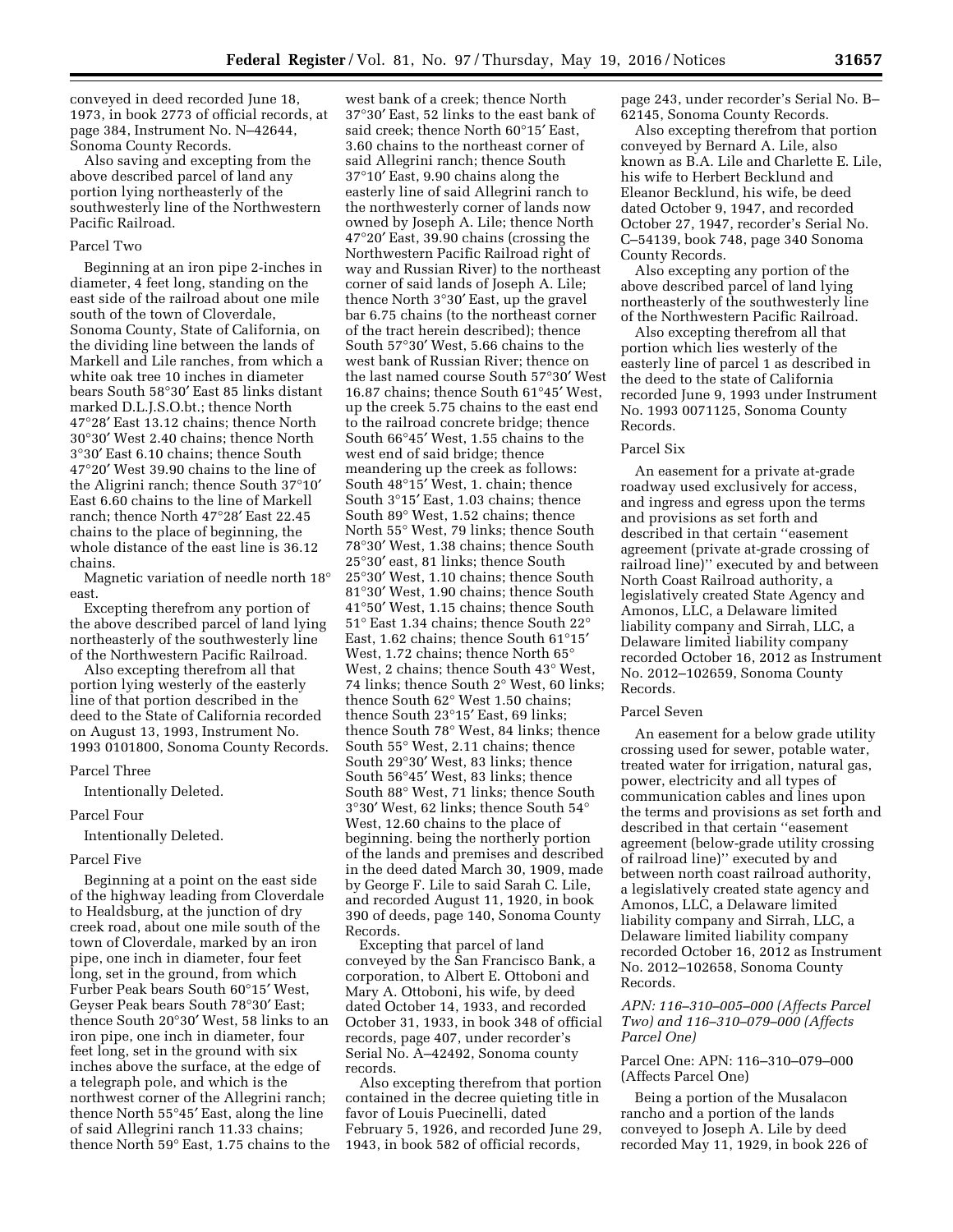official records, page 464, Serial No. 92289, Sonoma County Records, and by deed recorded September 17, 1919, in book 375 of deeds, page 20, Sonoma County Records, and more particularly described as follows: Commencing at a point on the west side of a concrete bridge on a railroad over Porterfield Creek between the lands of the abovementioned Joseph A. Lile and the lands of Frank Chiocciora as conveyed to him by deed dated March 01, 1948, and recorded April 30, 1948, under Serial No. C–66364*,* Sonoma County Records, thence crossing said railroad North 66°45′ East 1.55 chains to the east side of said bridge and railroad and the point of beginning of the lands to the herein described; thence, from said point of beginning along the line as established by that boundary line agreement between Kate E. Leist and George E. Lile recorded July 09, 1917, in book 35 of maps, page 6, Sonoma County Records, North 61°45′ East, 5.75 chains to point; thence continuing along said line north 57°30′ East, 22.62 chains to a point, said point being the most northerly corner of the Lile ranch as shown in book 35 of maps, page 6; thence from said point and along the above mentioned boundary line agreement between George E. Lile and Melville and Ingram South 3°30′ West, a distance of 6.75 chains to the most northerly corner of the lands conveyed to Joseph A. Lile by deed dated august 13, 1919, and recorded September 17, 1919, in book 375 of deeds, page 20, Sonoma County Records; thence continuing along said boundary line agreement South 3°30′ West, a distance of 6.10 chains to a point; thence South 36°30′ East a distance of 2.40 chains to the northerly corner of the former Markell ranch now owned by Clifford Lile and wife, by deed recorded December 07, 1943, under Serial No. B–70019, Sonoma County Records; thence along the line between Joseph A. Lile and Clifford Lile South 47°28′ West a distance of 13.12 chains, more or less, to the easterly line of the railroad; thence northerly along the easterly line of said railroad to the point of beginning.

Excepting therefrom all that portion granted from the San Francisco Bank, a corporation to Albert E. Ottoboni and Mary A. Ottoboni, by deed dated October 14, 1933, and recorded October 31, 1933, in book 348 of official records, page 407, Serial No. A–42492, Sonoma County Records.

Excepting therefrom all that portion granted from Joseph A. Lile and Belle I. Lile to Carvel B. Case, by deed dated April 07, 1954, and recorded April 23, 1954, in book 1268 of official records,

page 310, Serial No. E–19321, Sonoma County Records.

Excepting therefrom that portion conveyed to the State of California by deeds recorded June 11, 1992, as Document Nos. 92–69810 and 92– 69811, Sonoma County Records.

Excepting therefrom that portion condemned to the city of Cloverdale by final order in condemnation-action in eminent domain, recorded December 13, 2010, as Instrument No. 2010113034 of official records, described as follows:

Beginning at a point on the northerly line of the lands of Sirrah, LLC, a Delaware limited liability company, as recorded under Document Number 2008–040296, Sonoma County Records, from which point an old 1 inch iron pipe with nail bears S. 58°52′56″ W., 128.35 feet; thence from said point of beginning and continuing easterly along said northerly line, N. 58°52′56″ E., 1135.26 feet to the northeasterly corner of said lands; thence southerly and along the easterly line of said lands S. <sup>05</sup>°01′20″ W., 499.52 feet, from which a 1⁄2 inch iron pipe with no tag bears S. 05°01′20″ W., 312.39 feet, said 1⁄2 inch iron pipe monument is accepted as the one shown on that certain ''record of survey'' as filed in book 634 of maps, page 42, Sonoma County Records; thence leaving said easterly line, and along a line that is approximately 1 foot southerly and parallel to an existing chain link fence, S. 84°31′00″ W., 932.44 feet, to the point of beginning.

## Parcel Two: APN: 116–310–005–000 (Affects Parcel Two)

Being a portion of the Musalacon rancho and a portion of the lands conveyed to Clifford I. Lile and wife by deed recorded December 07, 1943, in book 600 of official records, page 8, recorder's Serial No. B–70019, Sonoma County Records, said portion being described as follows:

Beginning at a 2″ iron pipe monument marking the point of intersection of the northeasterly line of the right of way of the Northwestern Pacific Railway Company with the division line between said lands conveyed to Clifford Lile and wife and the lands of Joseph A. Lile and wife, and from which point a white oak tree 10″ in diameter and marked ''d.l.j.s.o.bt'', bears South 58°30′ East a distance of 85 links; thence from said point of beginning north 47°28′ East and along said division line 13.12 chains, more or less, to the common easterly corner of said lands of Clifford Lile and wife and Joseph A. Lile and wife; thence South 36°30′ East and along the easterly line of said lands conveyed to Clifford Lile and wife, 15.40 chains, more or less, to the southeasterly corner

thereof; thence South 47°40′ West and along the southerly line of said lands 5.31 chains, more or less, to the most easterly corner of the 27.50 acre tract conveyed to the United States of America by deed recorded March 29, 1921 in book 298 of deeds, page 280, Sonoma County Records; thence north 59°15′ West and along the northeasterly line of said 27.50 acre tract 6.07- 1⁄2 chains, more or less, to the southeasterly line of said lands conveyed to Clifford Lile and wife; thence South 47°28′ West and along the southeasterly line of said lands of Lile, 3 chains, more or less, to the northeasterly line of the right of way for the Northwestern Pacific Railway Company; thence north 58°06′ 15″ West and along the northeasterly line of said right of way a distance of 10 chains, more or less, to the point of beginning.

Excepting from the above described parcel of land all that portion granted by Clifford I. Lile and wife to Carvel B. Case, by deed dated April 03, 1954, and recorded April 23, 1954, in book 1268 of official records, page 322, Serial No. E–19324, Sonoma County Records.

### Parcel Three

A right of way 20 feet in width, for general road and utility purposes as described in deed to Clifford I. Lile and Mary A. Lile, his wife, and Isabella L. Rickard and Lester I. Rickard, her husband, recorded December 11, 1970, in book 2501 of official records, at page 692, Serial No. L–90137, Sonoma County Records.

### Parcel Four

An easement for access to the Russian River in, over, along and across a 100 foot strip of land lying along and adjacent to the entire northeasterly boundary of parcel two hereinabove described as reserved by Clifford I. Lile and wife in the deed to Carvel B. Case dated April 03, 1954, and recorded April 23, 1954, in book 1268 of official records, page 322, Serial No. E–19324, Sonoma County Records.

#### Parcel Five

Non exclusive easements for access by pedestrians, vehicles and equipment as described in the grant of easement from Spight Properties II, LLC, a California limited liability company to Silverado Premium Properties, LLC, a Delaware limited liability company recorded March 21, 2003, as Document Number 2003–054446, Sonoma County Records.

#### Parcel Six

A non exclusive easement for ingress, egress, and roadway purposes to and from the public road known as Asti Road as described in the grant of